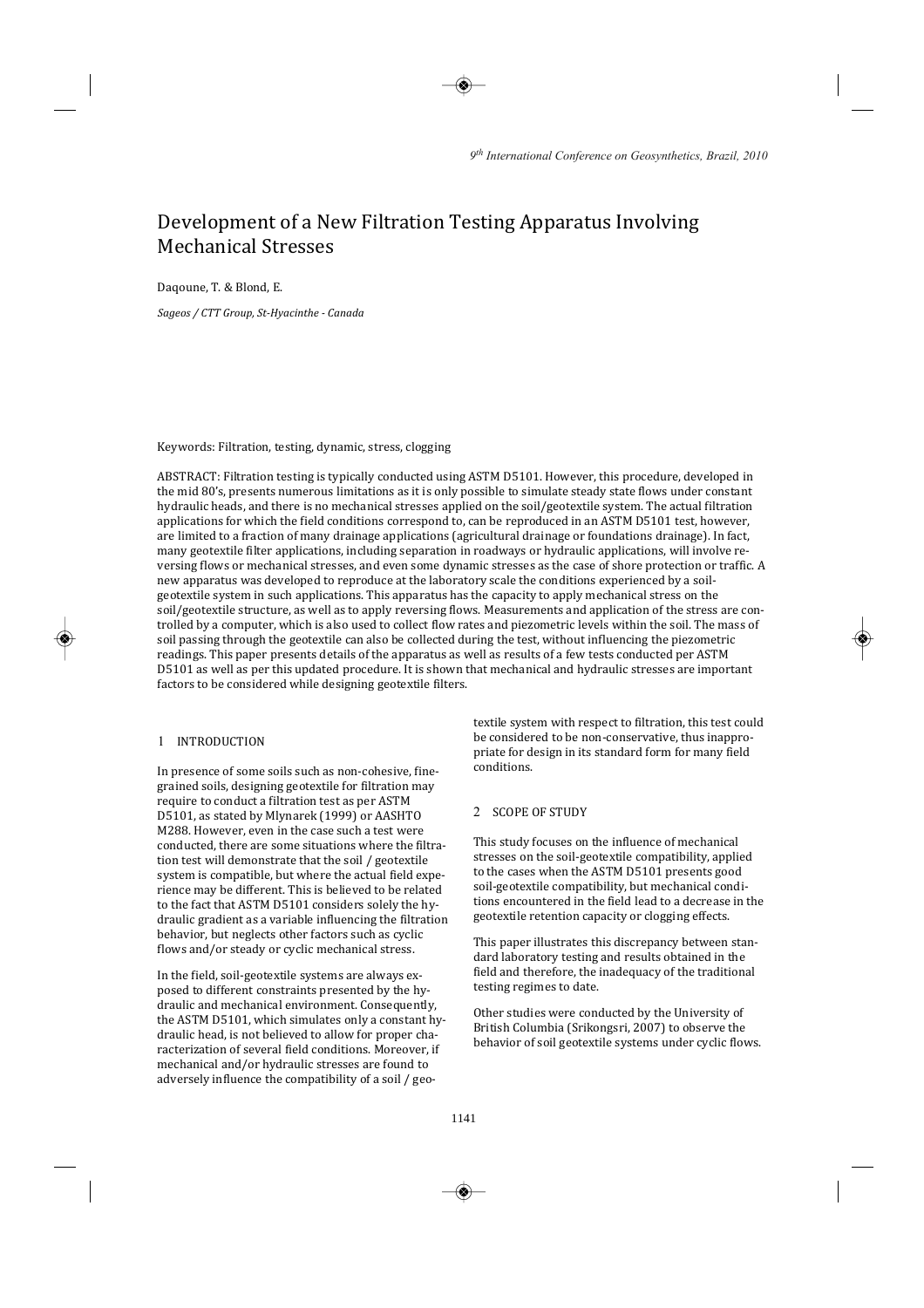# 3 FILTRATION TEST DEVICE

3 FILTRATION TEST DEVICE<br>The new Gradient Ratio testing apparatus developed by SAGEOS was designed to allow for the analysis of the compatibility of soil-geotextile systems under static or dynamic mechanical stresses. It includes a permeameter, an axial loading system and a soil collector (Fig. 1).



Figure 1. GR test device.

#### 3.1 *Permeameter*  $J<sub>1</sub>$  remedimed  $\epsilon$ <sub> $\epsilon$ </sub>

The permeameter is a rigid, transparent cylinder. Soil is placed above the geotextile in the cylinder and water flows vertically through the system under a range under the geotextile, six are located 6 mm, 25 mm and of hydraulic heads. One pressure transducer is loca 75 mm above the geotextile (ports 2 to 7), and one ahove the soil  $\mathbf{u}$  $\mathcal{L}$ 

Flow rate is determined by volumetric measurements, and recorded at the same frequency than the piezometric levels.

### 3.2 Axial loading system 3.2 Axiul louulily system

A load up to 200 kPa is applied on the soil by means of a piston pressing on a mesh wire placed above the soil.

### 3.3 *Soil-collector-*  $\mathcal{S} \mathcal{S}$  surfulled by

The particles of soil that pass through the geotextile are collected in a pipe system connected to the permeameter. A system of three ball valves allows for collecting the soil during the test, without influencing the water pressure at any location in the test area (Fig. 2).



Figure 2. Soil collector.

### 4 TEST MATERIALS

### 4.1 *Soil-*  $7.1 \, \text{J}$

For this study, a cohesionless soil was selected because of its critical nature. It is a silty soil, for which its <mark>c</mark><br>hend<br>: Rat Gradient Ratio test results would not present any unpiping phenomena desirable behavior. "  $\mathcal{L}(\mathcal{L})$ 

particles distribution, which is presented in Fig. 3.



Figure 3. Grain size distribution of the tested soil.

#### 4.2 *Geotextile*  $\frac{1}{2}$  desterned  $\sim$

The geotextile used in this study is a needle-punched, nonwoven with staple fiber and made of polypropy lene, with a Filtration Opening Size (FOS, as measured per CAN-CGSB 148.1 n°10) of 146 µm.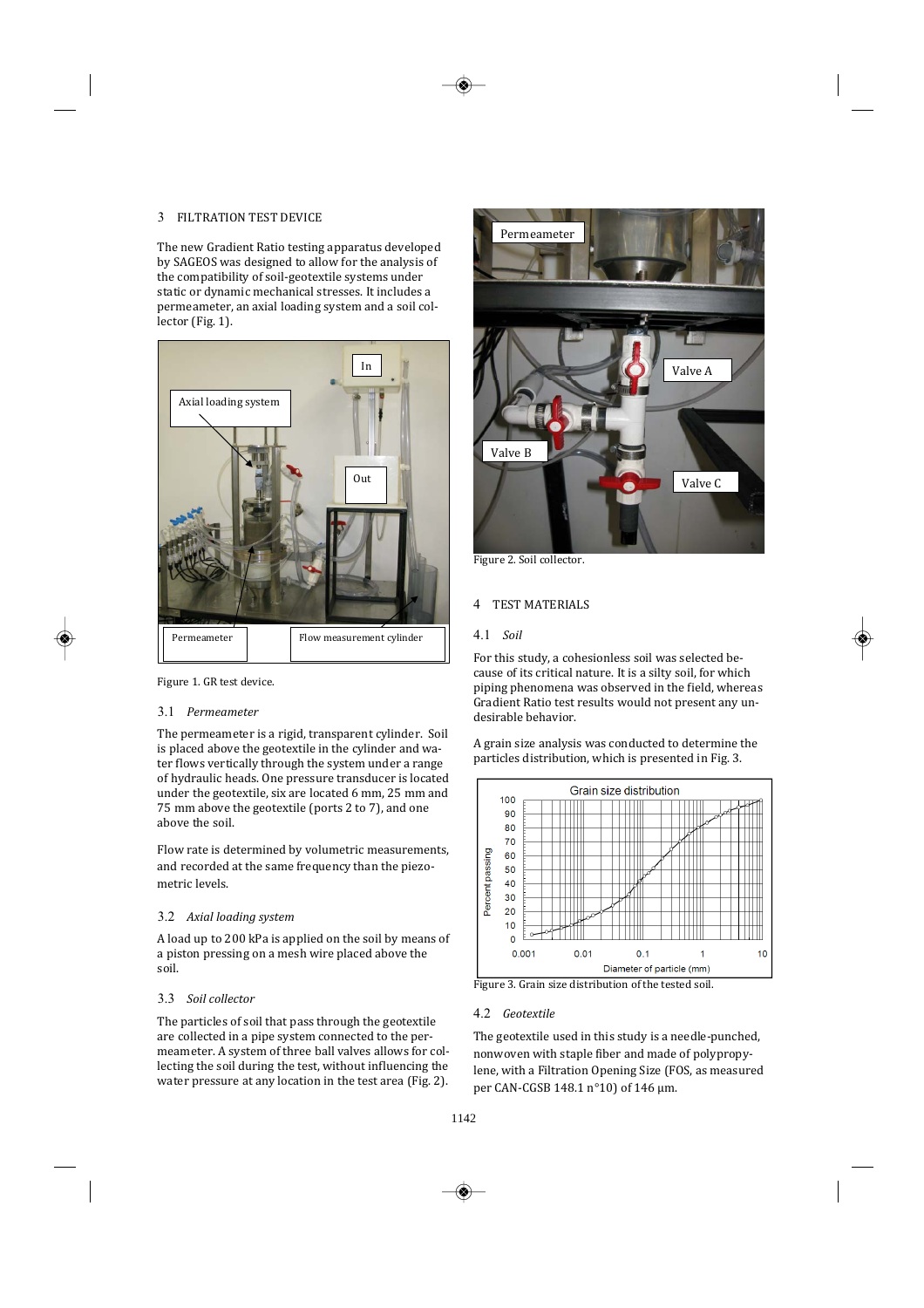## 4.3 Soil-geotextile compatibility

2\*9993 6 1 "// (1999), the FOS of the geotextile should be between  $\overline{\phantom{a}}$ According to the design tool developed by Mlynarek 150 µm and 850 µm For unidirectional flows, and be- $\overline{\text{t}}$ ween 150 and 300 µm for bidirectional flov vere hydraulic conditions (i.e. wave attack).

AASHTO M288 would recommend a filtration test to Because the soil falls into a problematic category,

### 5 TEST METHODOLOGY

#### 5.1 Test procedure  $\epsilon$  1 Ĭ  $\mu$ . Test procedure

The test conducted consists of a 24 h period of filtration testing without application of any normal load, followed by a 24 h period of cyclic mechanical stress.  $\mathcal{L}$   $\mathcal{L}$ 

In both cases, the hydraulic gradient was set to 5. The 10 seconds.

#### 5.2 Definition of the 'Gradient ratio'  $3.2$  Definition of the drament rat  $\overline{a}$

 $2.2$  Befinition by the Griddent Patio<br>The gradient ratio is defined by the ratio of the hy-<br>draulic gradient at the soil-geotextile interface (i...) draulic gradient at the soil-geotextile interface  $(i_{sg})$ and the hydraulic gradient of the soil itself  $(i_s)$ . These values are calculated basing on the piezometric measurements taken at 0, 25 and 75mm as per ASTM  $GR = i_{ss}/i_s = i_{31}/i_{43}$ D5101:

$$
GR = i_{sg}/i_s = i_{31}/i_{43}
$$



Figure 4. Gradient Ratio definition.

### 6 RESULTS AND DISCUSSION

#### 6.1 *Pressure stability*  $0.1 \quad$  The state stab  $\frac{m}{2}$

The new gradient ratio device enables observation of the water head in the soil as a function of the applied sure measurements for an applied cyclic compressive compressive stress. Fig. 5 presents t stress with a neriod of ten seconds.  $\mathbf{r}$ 

it can be observed that if the piezometric levels are relatively stable above and below the system exposed to cyclic mechanical stresses, the soils is significantly influenced by the mechanical stress induced on the soil matrix.





#### 6.2 *Gradient-Ratio-*  $0.2$  arduient Kuts  $\overline{\mathcal{O}}$

; lea<br>: Rat The two sequences of testing lead to different behapeha<br>'s th<br>: Rat when tested without normal load, the Gradient Ratio vior with respect to Gradient Ratio. Fig. 6 shows tha behavior according to the appendix of ASTM D5101. is stable and lower than 1.0, which indicates a good <mark>ippe</mark><br>npr<br>: Rat to the system, the Gradient Ratio shifts from 0.5 to However, when a cyc about 0.1 (Figure 7).

### 6.3 Retention capacity 0.5 Retention capacity

During the first period of testing, that is without any were observed passing through the geotextile or were mechanical stress induced on the soil, no soil parti detected in the collector system. The water stayed  $\frac{1}{2}$  clear throughout the first 24h period.  $\overline{\phantom{a}}$  $\mathbf{e}$ 

A few seconds after the cyclic mechanic stress was<br>small also activities was also well to get the specific has applied, particles were observed to pass through the geotextile. Over the 24h period, 396 g/m<sup>2</sup> of soil particles were collected.